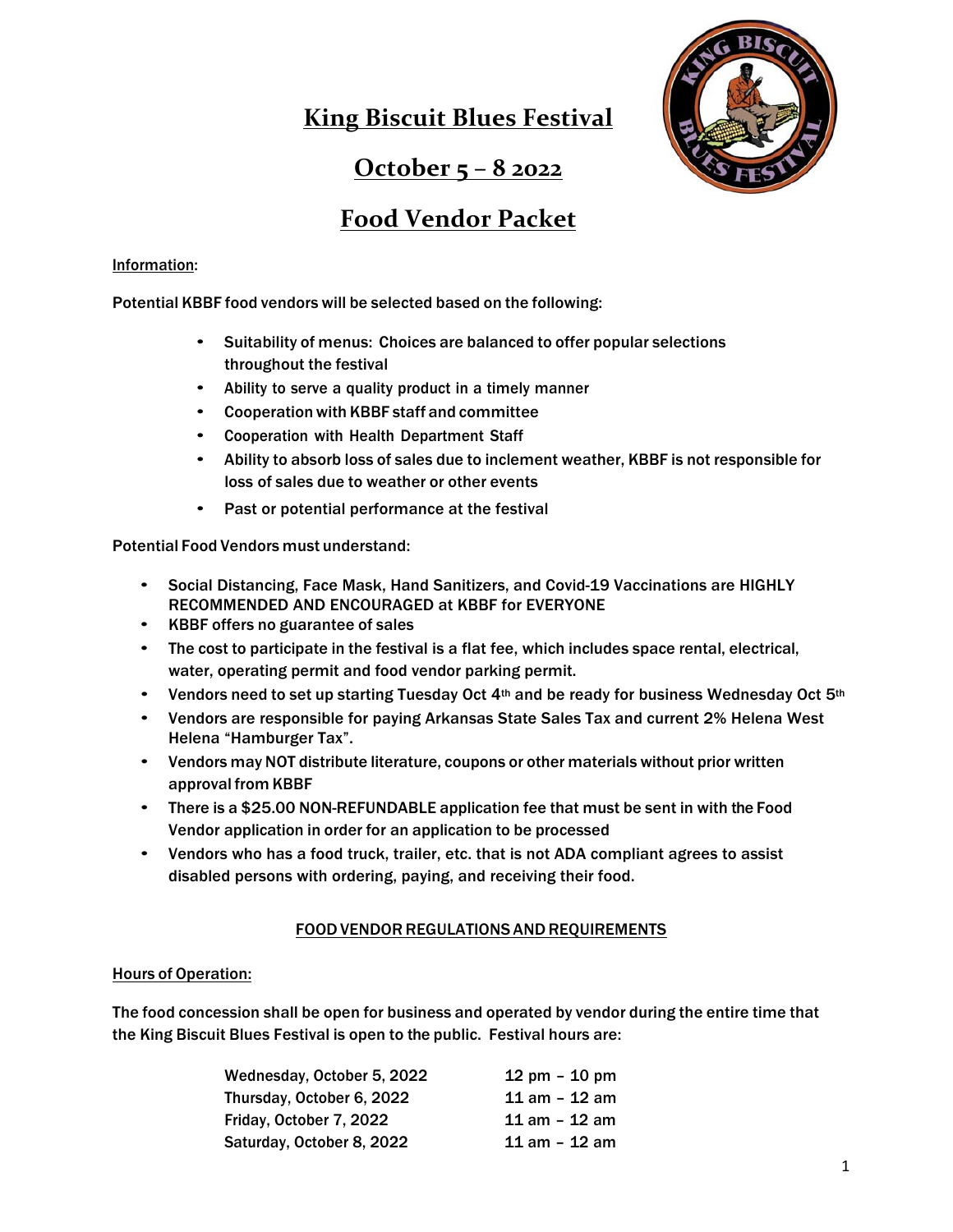Rules:

- Vendors MUST follow all Covid-19 guidelines set by Arkansas Department of Health.
- Vendors may accept Cash, Credit Cards, or Debit Cards for payment of it's Product/Services. Fees for use of cards are the sole responsibility of the vendor.
- KBBF is NOT responsible for providing cash registers or card readers for debit/credit card usage.
- Vendor must provide their own product or find their own supplier.
- If vendors plan to sell soft drinks or water, they are responsible for their own supply.
- Vendor will NOT be able to purchase water and soft drinks from onsite Beverage Supplier.
- Vendor will be issued a vehicle pass at time of set-up. The pass will allow entrance and exit to the festival area for restocking.
- There will be NO Food Vendor Meeting prior to the Festival. New vendors will be oriented during set-up.
- Vendor is solely responsible for the collection and payment of the current 2% "Hamburger Tax" to the Helena West Helena A&P Commission.
- Vendor shall be responsible for the collection and payment of any tax upon the gross receipts as required by Arkansas State Law.
- KBBF is not responsible for collection or payment of any taxes due to the state of Arkansas or Helena West Helena.
- Vendors may have Tip Jars.

### Premises:

- All decisions regarding location are at the discretion of the KBBF Food Committee.
- VENDOR must supply his or her own tables and chairs, if needed.
- VENDOR shall provide adequate trash bags and leave bags outside its premises on the street each night for pickup.
	- Vendors are NOT to use trash receptacles provided by the City.
- VENDOR must supply white water hose.
- VENDOR must take steps to adequately store or refrigerate foods. KBBF will not be responsible for food spoilage due to weather conditions.
- VENDOR must supply an electrical/grease fire extinguisher that has a current certification.
- Premises should be left in as good condition as the vendor found them; this includes picking up trash at and around vendor area. Grease is to be disposed of by the VENDOR offsite no dumping.
- All trucks, trailers, tents and vendor equipment must be off festival site by 10:00 a.m. Sunday October 9<sup>th</sup>, so City may begin clean up of street.

### Restocking:

No vendor vehicles may be on Cherry Street once the festival gates have opened each day. Automobiles will be allowed back on-site after midnight Saturday, October 8, 2022. THERE WILL BE NO EXCEPTION TO THIS POLICY.

Vendors may restock during the designated time period, Thursday 7:00 a.m.-10:00 am, Friday 7:00 a.m.-10:00 a.m. and Saturday 7:00 a.m.-10:00 a.m. Drivers must show Food Vendor Pass to security at barriers. Vendors must drive very slowly. If possible, restocking should be done without an automobile entering the site.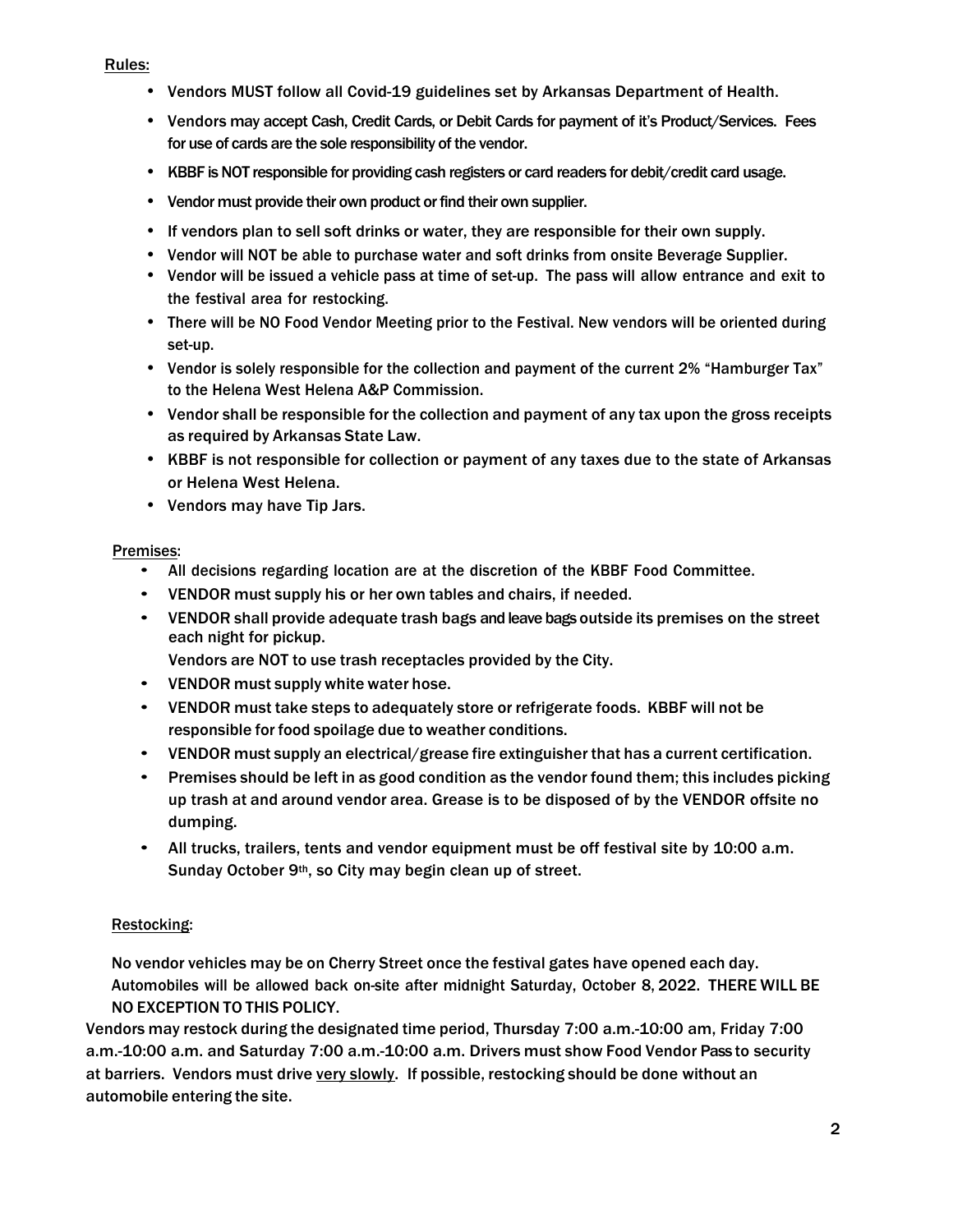## Permits:

Concession Operator will be provided an official KBBF permit showing that you have been contracted to sell your product at the Festival. This must be displayed in a prominent position for the duration of the Festival along with the Health Department permit. Vendors who do not have the official permits displayed will be asked to cease all business until permits are obtained. If vendor fails to comply, the concession will be removed from the festival grounds.

## **Insurance Required:**

Proof of comprehensive general liability insurance in an amount no less than \$1,000,000.00, listing the King Biscuit Blues Festival as an additional insured is required and proof of such must be submitted along with all fees and forms by August 30, 2022. Vendors who cannot show proof of insurance will not be allowed to participate at the festival.

### Indemnification (Attachment C):

The Vendor agrees to indemnify and hold harmless King Biscuit Blues Festival, the City of Helena-West Helena, and any KBBF sponsors, director, agents or other vendors against loss resulting from an activity of the vendor during the festival. Vendors need to also be sure to sign and return the indemnification agreement (Attachment C) by August 30, 2022.

### Termination Rights:

KBBF through the festival director or designee reserves the right to terminate the operation of the vendor at any time during the festival for any of the following reasons:

- A. The food is not of the highest quality
- B. A professional manner is not maintained by the vendor and its employees
- C. Vendor or its employees violates any provision of the Health Department
- D. Vendor or its employees commits any act detrimental to the purpose of the festival
- E. Vendor or its employees fails to cooperate with event management staff
- F. Vendor or its employees sells any food product that is not approved by Food Vendor **Committee**
- G. Vendor or its employees sells any food product at a rate other than approved rate
- H. Vendor or its employees disregards any of the Festival Regulations and Requirements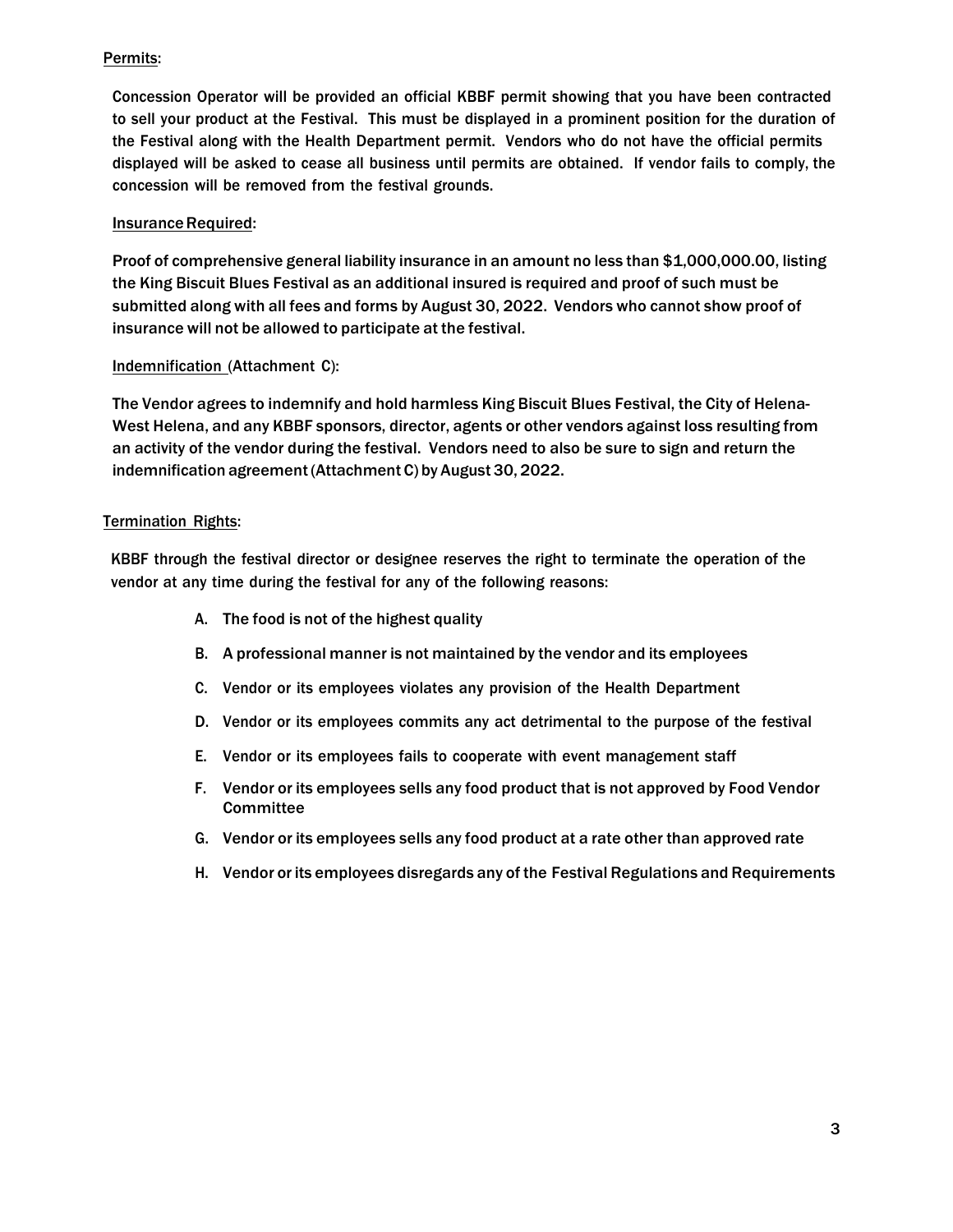## \*Menu Selection:

Only the menu items listed on Attachment A may be served at your booth during the festival. These products may be sold only according to the price listed on Attachment A. No changes may be made without prior consent of the Festival Director or Food Vendor Committee. This also includes price changes.

- 1. To insure variety the Food Vendor Committee must approve all menus and menu changes or substitutions.
- 2. Proposed menu and prices should be submitted with application.
- 3. FINAL menu and prices to be submitted with contract upon acceptance.
- 4. Only food pre-approved by KBBF may be sold.
- 5. NO price changes after the contract has been signed.
- 6. Please list all food items that you have the ability and willingness to prepare. KBBF will make choices from your menu list.
- 7. Menu Pricing must be in \$1.00 increments.

## *\*Please see attachment A*

## FoodPreparation:

HEALTH DEPARTMENT REQUIRMENTS WILL BE STRICTLY ENFORCED! Please visit http://www.healthy.arkansas.gov/aboutadh/rulesregs/foodserviceestablishmentsnew.pdf for complete guidelines.

KBBF IS NOT RESPONSIBLE for any food vendor negligence or non-compliance with guidelines. For more detailed guidelines contact the Arkansas Department of Health.

## Electrical:

Please be very specific on the application regarding all of your electrical needs. Please do not put "SAME AS LAST YEAR" on this application. We need to know everything that you want to bring that will require an electrical hook-up.

- 1. Vendor must detail specifically on Attachment E every item that will require electricity and the maximum amperage of each item. KBBF will not be responsible for providing more amps than requested in Attachment E and on the Contract, if selected. If more amps are required, KBBF will charge an additional fee.
- 2. VENDOR MUST SUPPLY OWN EXTENSION CORDS.
- 3. KBBF electricians will not be responsible for getting your panel board to specification or for providing the hardware/plug for you to use the Festival provided board. NO EXCEPTIONS! If your set-up requires more than 50 amps, you will be required to provide the adequate cord. PLEASECOMEPREPARED.
- 4. In the event of a power failure, vendors are responsible for securing dry ice to keep foods cooled and for compliance with all Health Department and KBBF guidelines.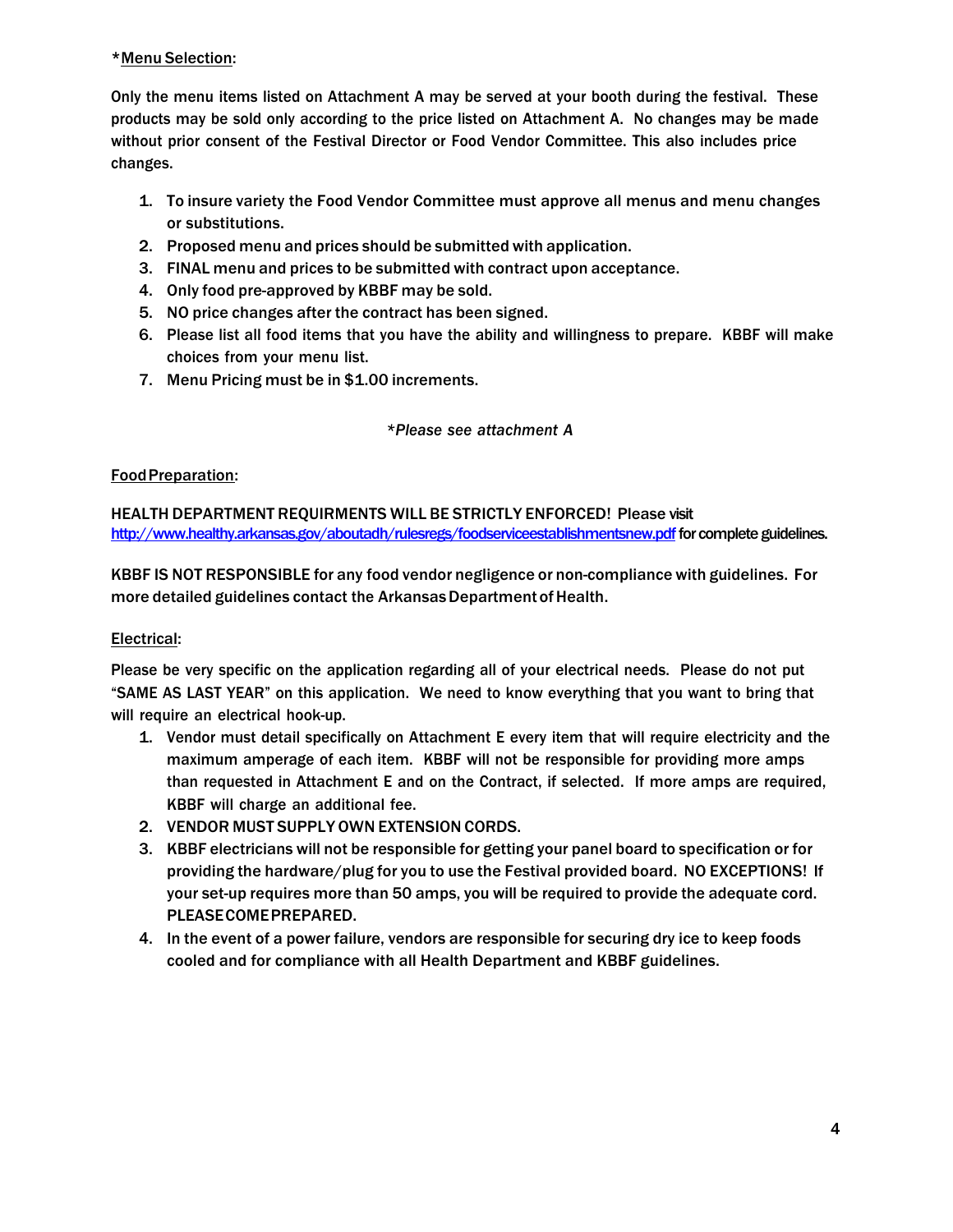### Cost, Taxes and Payment:

In exchange for the opportunity to sell food during the King Biscuit Blues Festival, the vendor shall pay as follows:

- Rental space dependent on location (electrical and water fees now included with space fee) 100 Block - \$2,000 200 Block - \$1,500 300 Block - \$1,000 \*All food vendor fees are a Flat Rate.
- Vendor is NOT required to pay a commission to KBBF.
- Vendor agrees to pay the current 2% Hamburger Tax to the A&P Commission. Forms will be given at the time of set-up.

## IMPORTANT DATES

| July 15th:     | Food Vendor Application, Attachments and application fees are due.                                                                                                          |
|----------------|-----------------------------------------------------------------------------------------------------------------------------------------------------------------------------|
| August 2nd:    | Acceptance letters will be sent out.                                                                                                                                        |
| August 30th:   | Deadline for all remaining paperwork and 50% of fees.                                                                                                                       |
| October 4 & 5: | Remaining 50% fee is due at the time of set up.<br>Start Set-up Schedule 100 block vendors Tuesday morning; 200 & 300 block<br>vendors Tuesday afternoon/Wednesday morning. |
| October 5-8th: | 35th Anniversary King Biscuit Blues Festival                                                                                                                                |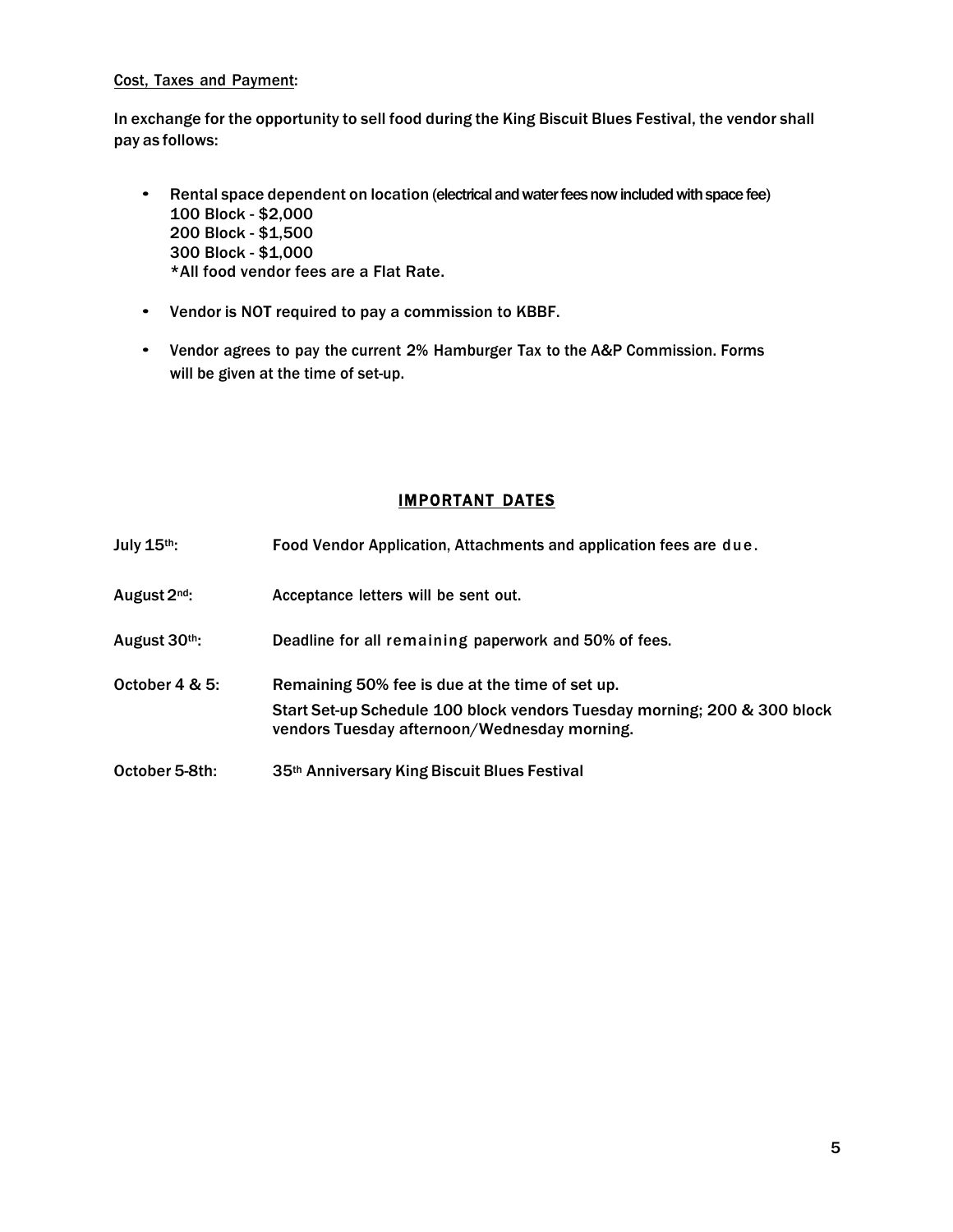# King Biscuit Blues Festival

P.O. Box 118

Helena, AR 72342

Phone/Fax: (870) 572-5223

Email: Operations@KingBiscuitFestial.com

## APPLICATION FOR FOOD VENDORS

Please return application, with ALL attachments and a (non-refundable) \$25.00 deposit to KBBF by July 15, 2022.

| Organization/Name: www.assettation.com                                                                         |  |
|----------------------------------------------------------------------------------------------------------------|--|
| Contact Person: 2008 and 2008 and 2008 and 2008 and 2008 and 2008 and 2008 and 2008 and 2008 and 2008 and 2008 |  |
| Mailing Address: National Communication of the Mailing Address:                                                |  |
|                                                                                                                |  |
| E-mail Address: North American Section 1988 and 2008 and 2008 and 2008 and 2008 and 2008 and 2008 and 2008 and |  |
|                                                                                                                |  |
|                                                                                                                |  |
|                                                                                                                |  |
| Fax: ( )                                                                                                       |  |
|                                                                                                                |  |

#### PREFERREDPLACEMENT SELECTION:

These location fees include electrical, water and permit fees. Please specify first, second, or third choice:

| 100 Block/ Main Stage   | \$2,000.00 |
|-------------------------|------------|
| 200 Block/ High Traffic | \$1,500.00 |
| 300 Block/ Med. Traffic | \$1,000.00 |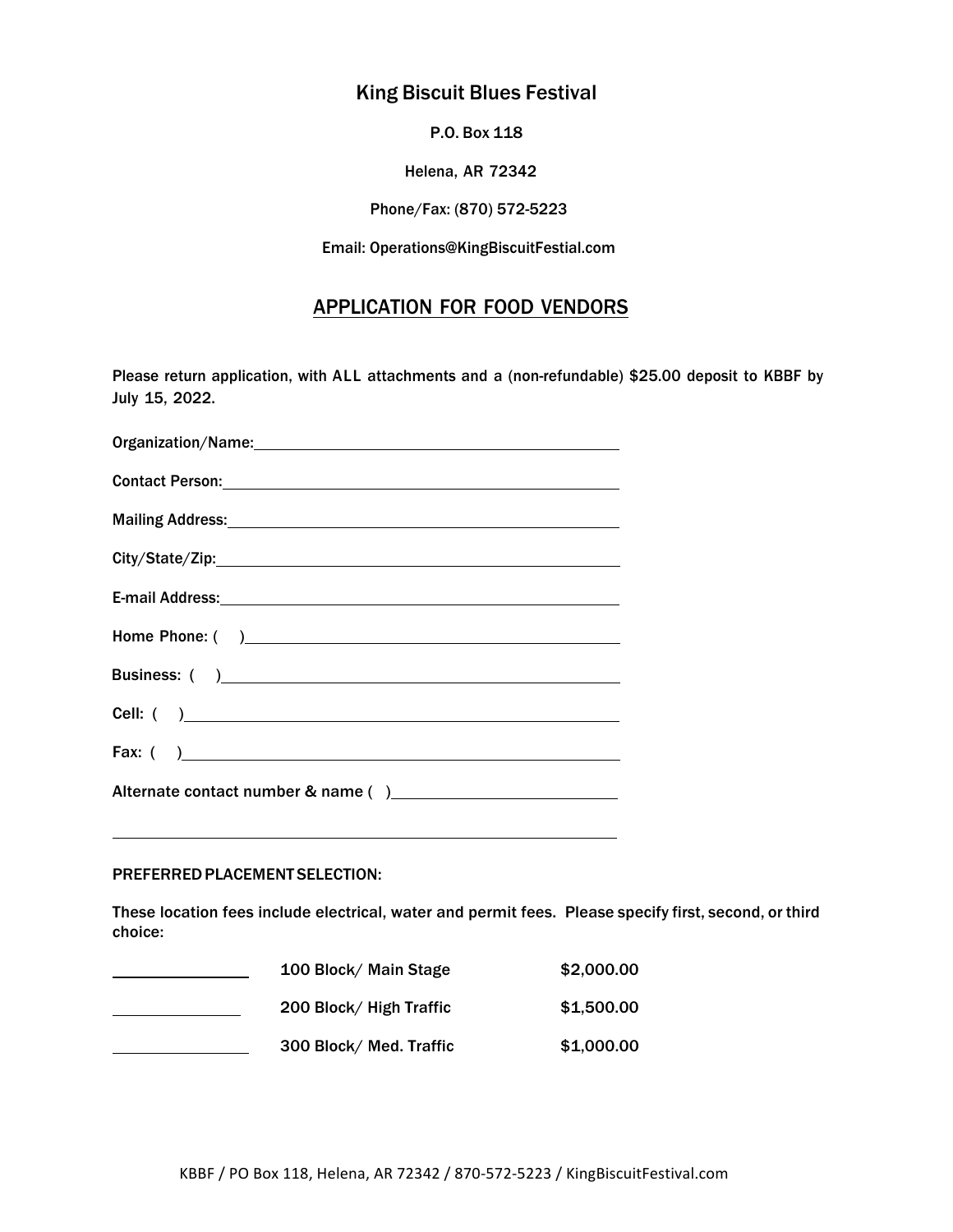# MENU and PRICES

King Biscuit Blues Festival is always seeking a variety of food choices to be offered to our festivalgoers. Please list all food items that you have the ability to prepare. This list will factor into our selection process.

Prices must be in increments of \$1.00. You, the vendor, must provide all signage and menu boards. KBBF reserves the right to remove any signage for any reason including, but not limited to, the following: Signs deemed inappropriate or that impede traffic.

| <b>MENU ITEM</b>                            | <b>PRICE</b>           |
|---------------------------------------------|------------------------|
| 1. $\overline{\phantom{a}}$ 1.              | $\frac{1}{2}$          |
|                                             | $\frac{1}{2}$          |
| 3.                                          | $\frac{1}{2}$          |
| 4. $\overline{\phantom{a}}$                 |                        |
|                                             | $\frac{1}{2}$          |
| 6.                                          | $\frac{1}{2}$          |
| 7.                                          | $\frac{1}{2}$          |
|                                             | $\frac{1}{2}$          |
| $9. \underline{\hspace{2cm}}$               | $\frac{1}{2}$          |
| 2. $\qquad \qquad$                          | $\frac{1}{2}$          |
|                                             | $\frac{1}{2}$          |
| 4. $\overline{\phantom{a}}$                 |                        |
| Vendor SIGNATURE ______________________     | Date__________________ |
| KBBF Approved by: _________________________ |                        |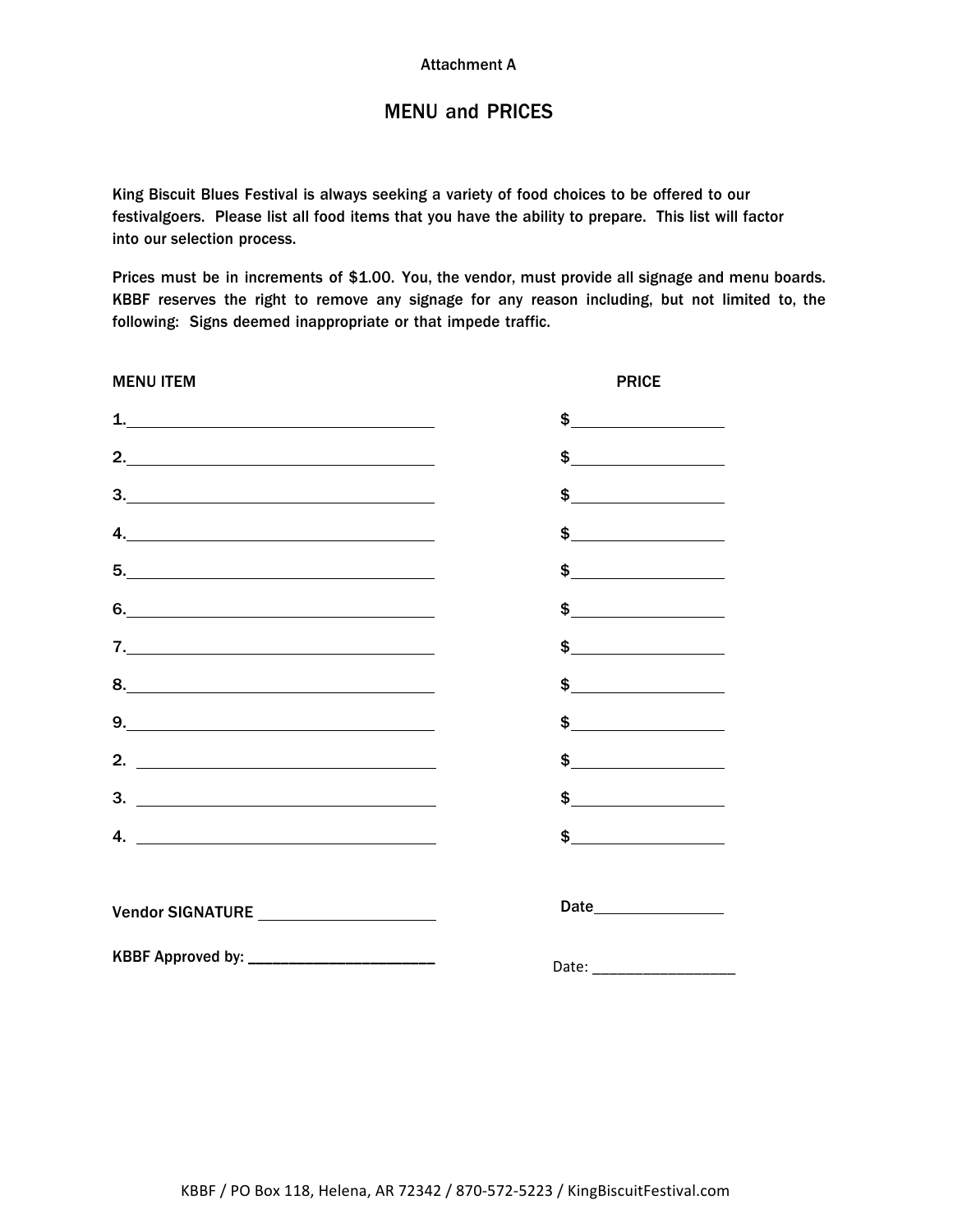#### Attachment B

## ACKNOWLEDGEMENT OF RECEIPT OF ALL VENDOR RULE AND REGULATIONS

A signed copy of this form must be returned to the King Biscuit Blues Festival with your application and any attachments, acknowledging you have received and read all information and agrees to abide by all items therein. Failure to return a signed copy of this form or any required signature form can and will result in your application being denied.

SUBLETTING: No vendor may sublet his or her space or any part of it without prior approval of the KBBF Director.

FINE PRINT: KBBF officials maintain the right to remove any vendor that is in violation of the policies, terms and conditions, or rules and regulations of the KBBF. This includes, but is not limited to, laws of Helena, Arkansas and conduct of vendor's representatives prior to and during the event.

PRINT NAME: Date:

SIGNATURE: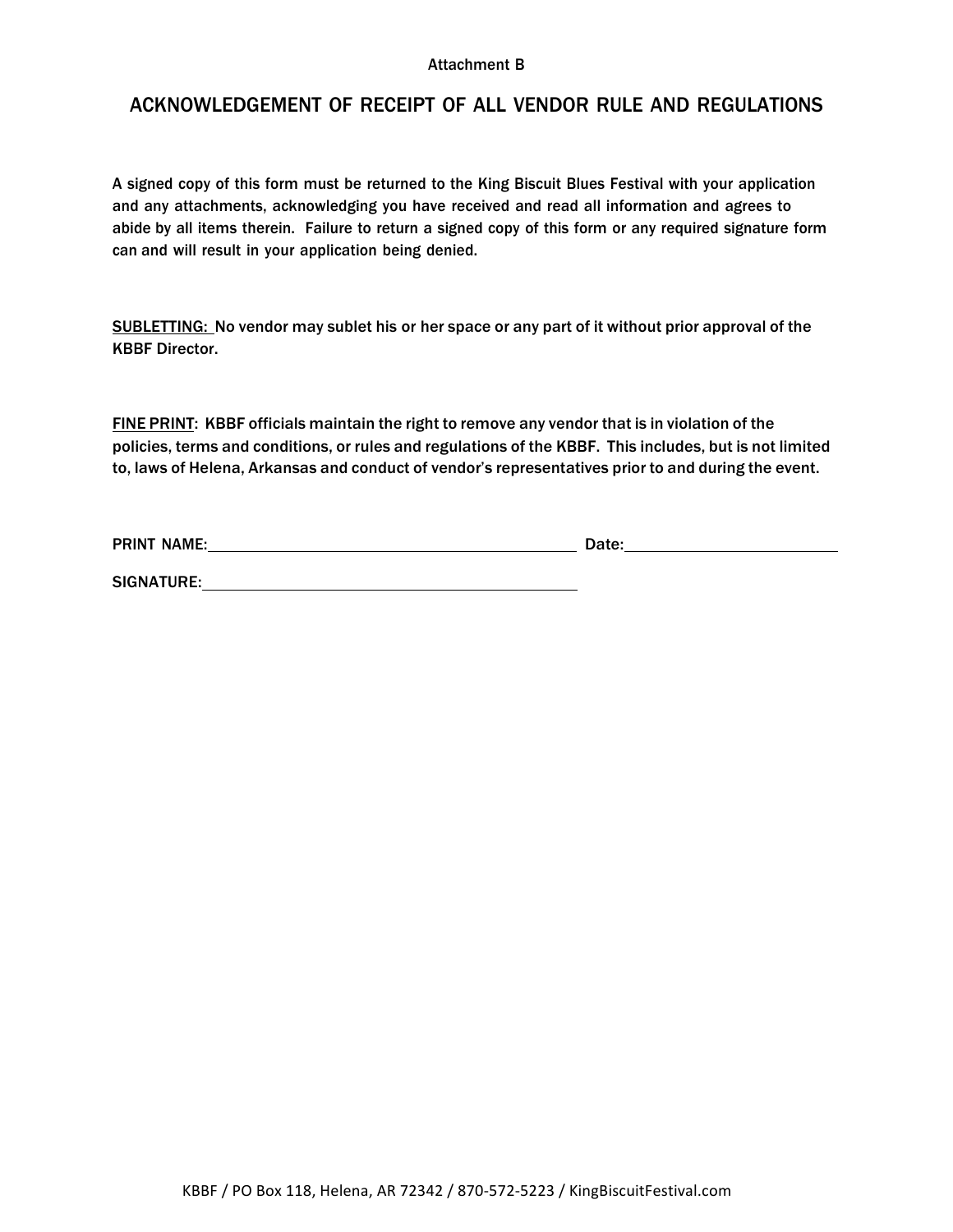#### **Attachment C**

# INDEMNIFICATION AGREEMENT

The vendor indicated below agrees to indemnify, defend, protect, and hold harmless King Biscuit Blues Festival and Sonny Boy Blues Society, and their respective officers, directors, agents, members, associates and employees against any loss, damage, fine, penalty, claim(s) or other liability arising from the vendors' participation in the KBBF.

This Release, Indemnification, Hold Harmless Agreement shall be and is construed as broadly and inclusively as is permitted by relevant federal law. If any portion of this document is held invalid, the balance shall continue in full force and effect.

| <b>PLEASE PRINT:</b>                                                                                                                                                                                                           |  |
|--------------------------------------------------------------------------------------------------------------------------------------------------------------------------------------------------------------------------------|--|
| Name: Name:                                                                                                                                                                                                                    |  |
|                                                                                                                                                                                                                                |  |
|                                                                                                                                                                                                                                |  |
|                                                                                                                                                                                                                                |  |
|                                                                                                                                                                                                                                |  |
| Received by:                                                                                                                                                                                                                   |  |
| KBBF Director (or designee): \\square \\square \\square \\square \\square \\square \\square \\square \\square \\square \\square \\square \\square \\square \\square \\square \\square \\square \\square \\square \\square \\sq |  |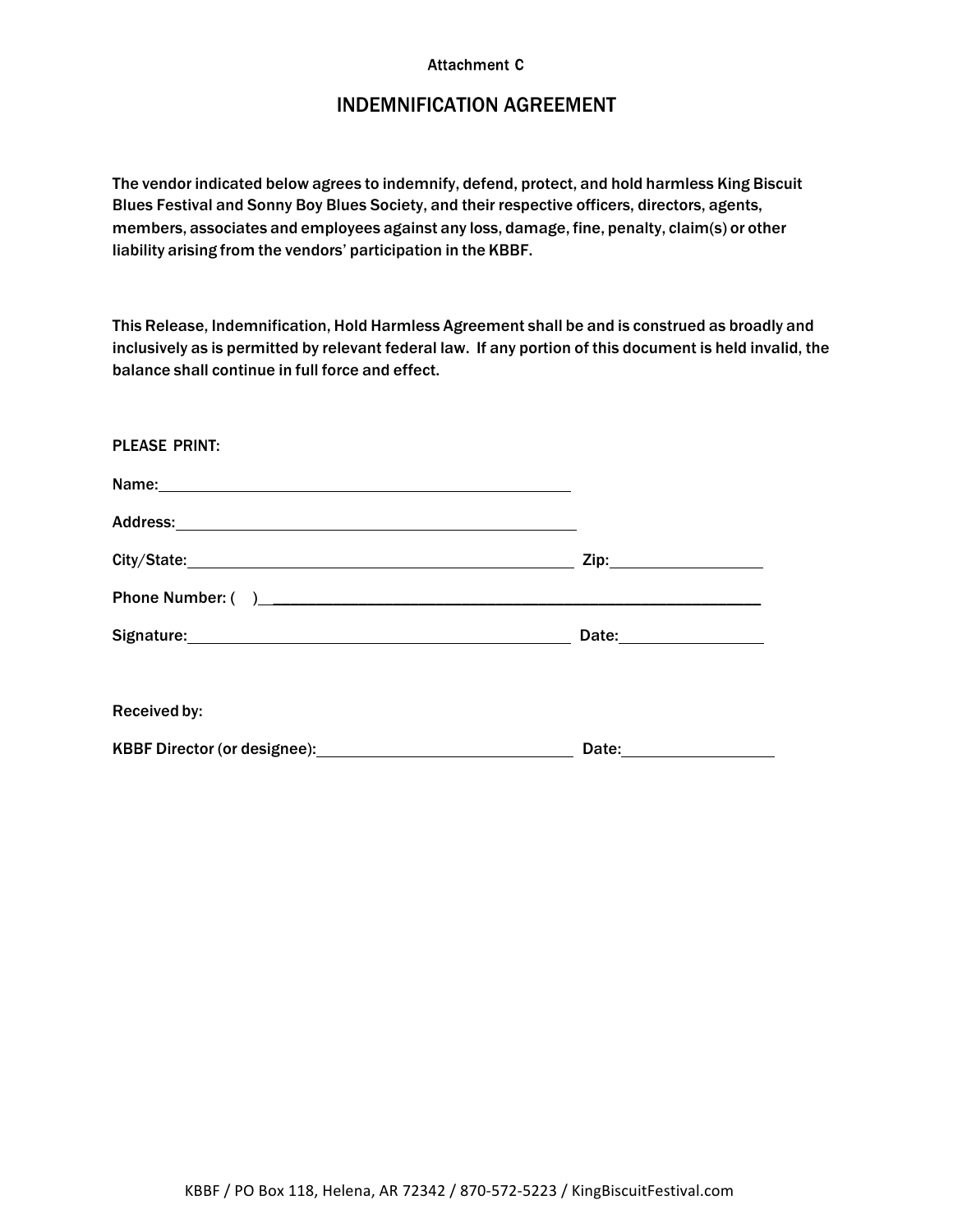#### **Attachment D**

# SET-UP REQUIREMENT

Please check below what type of space you are requesting, a tent and size needed, a food truck space and size needed, a trailer and size needed (including tongue), a cart with size and if you are requesting an outside area for prep or extra storage. You will be required to pay for extra outside space. Tent rental fees plus tax will be due with application.

| Tent Rental: (Select one)                       | Non Applicable_______                                                                | 10'x10'tent (\$150)______ |
|-------------------------------------------------|--------------------------------------------------------------------------------------|---------------------------|
|                                                 | 10'x20' tent (\$250) 10'x30' tent (\$400)                                            |                           |
|                                                 |                                                                                      |                           |
|                                                 |                                                                                      |                           |
|                                                 |                                                                                      |                           |
|                                                 |                                                                                      |                           |
|                                                 |                                                                                      |                           |
|                                                 |                                                                                      |                           |
|                                                 |                                                                                      |                           |
|                                                 | Please remember whatever you choose, you will be required to stay within that space. |                           |
|                                                 |                                                                                      |                           |
| Number of Additional Feet:                      |                                                                                      |                           |
| Describe how the additional space will be used: |                                                                                      |                           |
| Other:                                          |                                                                                      |                           |
| <b>Water Required:</b>                          |                                                                                      |                           |
| <b>References:</b>                              |                                                                                      |                           |
|                                                 | Please list 3 References (State Fairs, Festivals, Restaurants, etc.)                 |                           |
| 1.                                              |                                                                                      |                           |
|                                                 |                                                                                      |                           |
|                                                 | $\overline{\mathbf{3.}}$ $\overline{\mathbf{1}}$                                     |                           |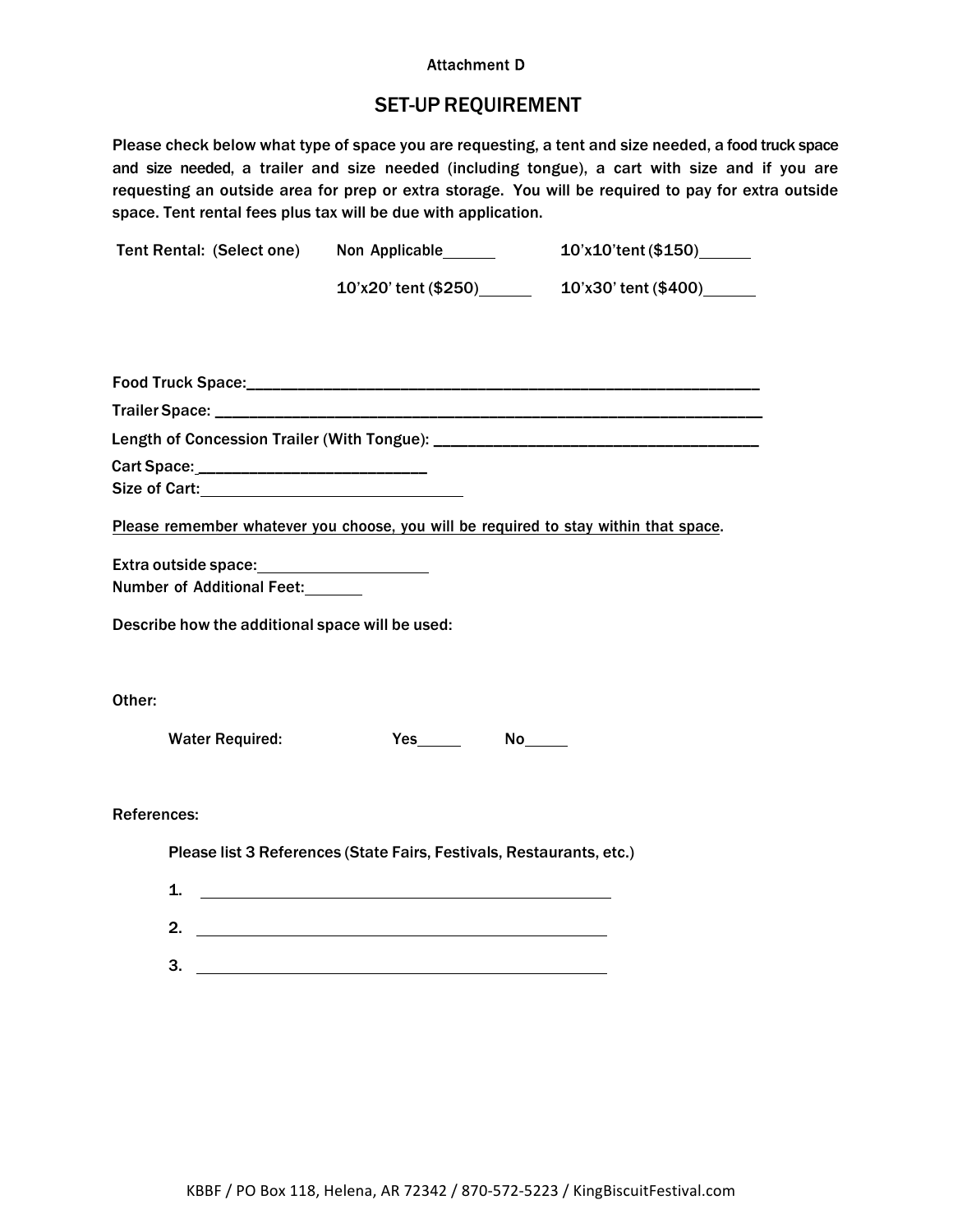#### Attachment E

# VENDORELECTRICAL INFORMATIONFORM

| Name of Vendor:                                                                           |                                                                                       |
|-------------------------------------------------------------------------------------------|---------------------------------------------------------------------------------------|
| Time of Arrival and Connection:                                                           |                                                                                       |
|                                                                                           |                                                                                       |
| Number of Outlets Needed: Name of Outlets Needed:                                         |                                                                                       |
| Type of Power Voltage Required:                                                           |                                                                                       |
|                                                                                           | (must have ground)                                                                    |
|                                                                                           |                                                                                       |
|                                                                                           |                                                                                       |
| Power Load Required: The amps amps amps amps amps amps                                    |                                                                                       |
|                                                                                           |                                                                                       |
| Feed wire hard wired to breaker: The Sea Marked wire has attachment plug                  |                                                                                       |
| Ratings of cord to equipment required less than 100 feet                                  |                                                                                       |
| 100 amps - #2 Soow rubber cord                                                            |                                                                                       |
| 70 amps - #4 Soow rubber cord                                                             |                                                                                       |
| 50 amps - #6 Soow rubber cord                                                             |                                                                                       |
| 40 amps - #8 Soow rubber cord                                                             |                                                                                       |
| All other #10 rubber cord or weatherproof ext. cords.                                     |                                                                                       |
| If cords are spliced, they must be weatherproof to National Electrical Code Requirements. |                                                                                       |
| Plug Nema Rating (found on face of plug, ex. L14-50p) __________________________          |                                                                                       |
|                                                                                           | Must bring your own power strip and cord. Festival will not provide electrical cords. |

• Hazardous or dangerous conditions will not be connected.